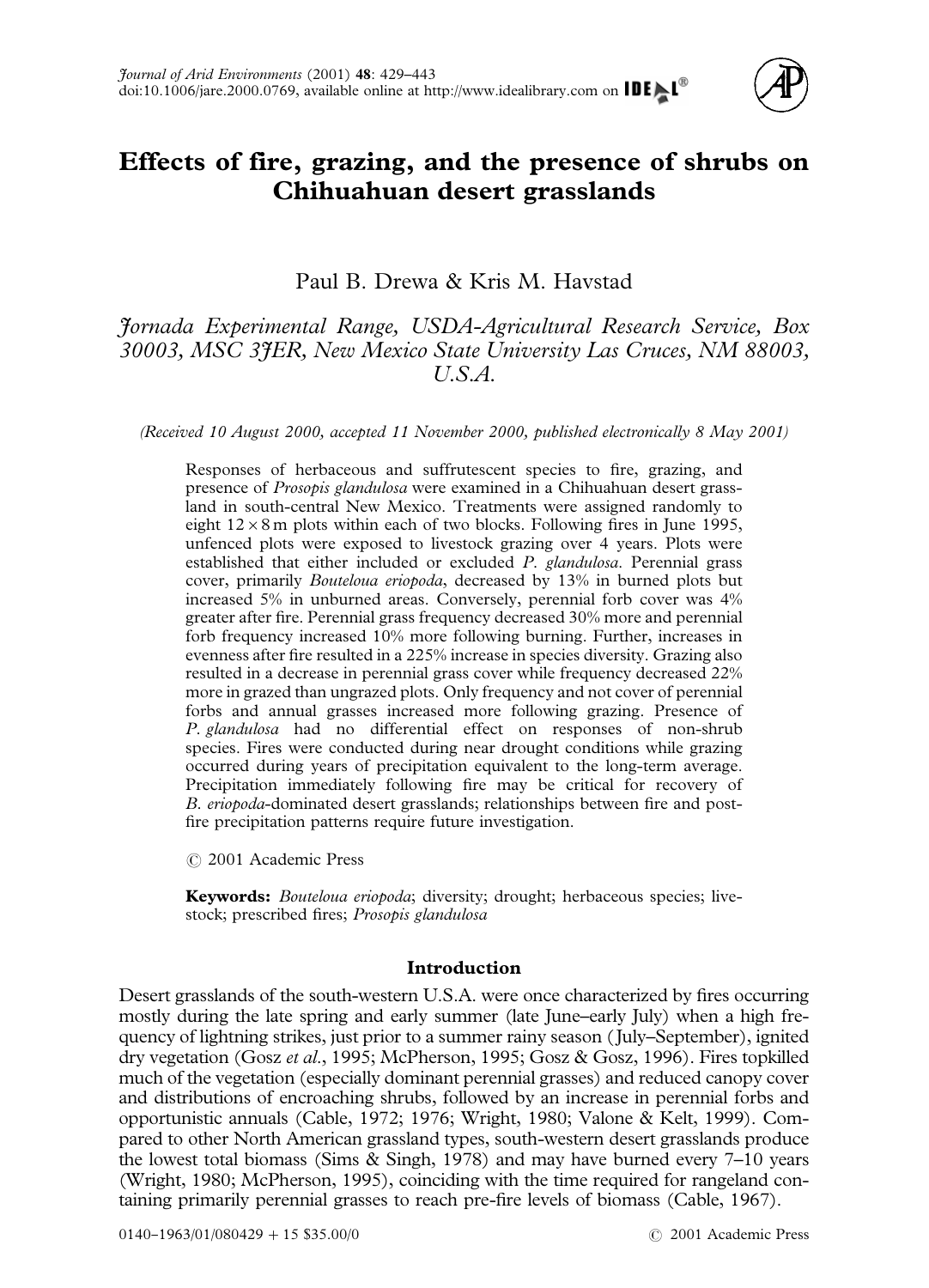Evidence to suggest that fires were once present in the Southwest can be traced back to the early 1500 s in Arizona and Texas grasslands [\(Humphrey, 1958\)](#page-13-0). In south-eastern Arizona, fires may have periodically burned hundreds of hectares of land [\(Humphrey,](#page-13-0) [1949;](#page-13-0) [Bahre, 1991\)](#page-12-0) before the late 1800s when livestock grazing decreased cover and biomass of herbaceous vegetation, thus reducing the size and frequency of fires [\(McPherson, 1995\)](#page-13-0). Prior to 1880, shrubs were probably not as abundant, and distributions were confined mostly to bottomlands of drainages or to upland areas with shallow soil [\(Humphrey, 1958\)](#page-13-0). Frequent fires may have been effective in complete-killing newly established, encroaching shrub seedlings and seeds on the soil surface [\(Cable,](#page-12-0) [1972\).](#page-12-0) Since then, decreased fire frequencies have coincided with expanded shrub distributions. Fire-free intervals of  $>10$  years have resulted in increased shrub establishment, growth, and production of seeds, many of which are disseminated by livestock (Cox *et al*[., 1993](#page-12-0); [McPherson, 1995\).](#page-13-0)

Little is known about the size and frequency of fires in southern New Mexico grasslands located in the northern Chihuahuan Desert. Evidence to support the notion that fires were once common in the region is lacking [\(Buffington & Herbel, 1965\)](#page-12-0). Southern New Mexico has also experienced historical overgrazing that resulted in primarily perennial vegetation that is sparse, not uniformly distributed, and unlikely to support fire [\(Wooten, 1908;](#page-14-0) [Buffington & Herbel, 1965;](#page-12-0) [Schlesinger](#page-14-0) *et al*., 1990). Additionally, prescribed burning has negatively affected cover and biomass of *Bouteloua eriopoda* (black grama), the dominant perennial grass, but only when prescriptions were conducted during periods of drought [\(Reynolds & Bohning, 1956;](#page-14-0) [Cable,](#page-12-0) [1967; 1972;](#page-12-0) [Valone & Kelt, 1999\)](#page-14-0). Thus, the use of prescribed burning as a tool for maintenance of desert grasslands in southern New Mexico has been questioned [\(Buf](#page-12-0)[fington & Herbel, 1965; Dick-Peddie, 1993\).](#page-12-0)

Northern Chihuahuan desert grasslands are driven mostly by seasonal patterns of precipitation, under conditions of conservative livestock grazing (i.e.  $<$  40% of biomass consumed) [\(Paulsen & Ares, 1962\)](#page-13-0). Historically, overgrazing and severe periods of drought in desert grasslands have resulted in rates of recovery that can exceed 50 years [\(Wright, 1980;](#page-14-0) [Hennessy](#page-13-0) *et al*., 1983; [Archer, 1991\)](#page-12-0). Further, overgrazing has not only locally expanded shrub distributions and abundances, but has also contributed to soil erosion, making regrowth, reproduction, and establishment of perennial grasses increasingly difficult [\(Hennessy](#page-13-0) *et al*., 1983; [Schlesinger](#page-14-0) *et al*., 1990). The presence of shrubs within existing desert grasslands may adversely affect the growth of dominant perennial grasses, especially during periods of drought [\(Scifres & Polk, 1974;](#page-14-0) [Dahl](#page-12-0) *et al*[., 1978;](#page-12-0) [McDaniel](#page-13-0) *et al*., 1982; Herbel *et al*[., 1983; Gibbens](#page-13-0) *et al*., 1986). When precipitation is equivalent to or greater than the long-term average, grazing activities, rather than shrub dominance, may have greater impact on recovery of indigenous herbaceous species [\(Warren](#page-14-0) *et al*., 1996).

Fire studies should consider interactions between fire, livestock grazing, and the presence of shrubs in anthropogenically altered desert grasslands [\(Valone & Kelt, 1999\)](#page-14-0). The interaction of fire with these and possibly other factors may yield vegetation responses that would not have occurred had fire, grazing, or shrub presence been studied individually [\(Whelan, 1995\)](#page-14-0). In this study, our objective was to examine the effects of fire, livestock grazing, presence of shrubs, and interactions between these three factors on changes in cover and frequency of mostly herbaceous species in Chihuahuan desert grasslands of south-central New Mexico.

## **Methods**

#### *Study sites*

Our study was conducted on the Jornada Experimental Range ( JER), located 37 km north-east of Las Cruces, Doña Ana Co., New Mexico (32°37'N; 106°40'W). The JER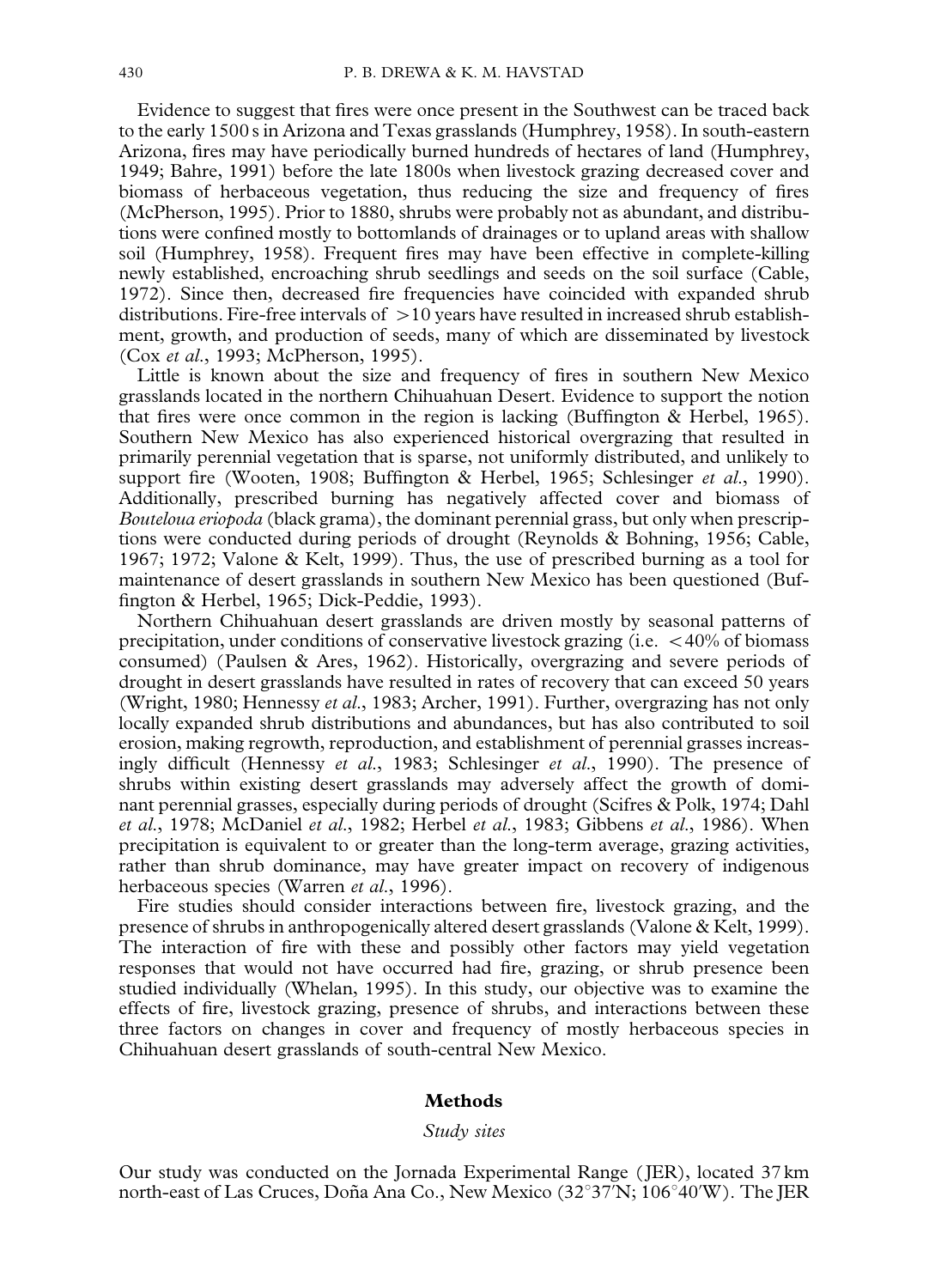is situated on the southern end of the Jornada del Muerto Basin between the San Andres Mountains and the Rio Grande River. Located at an elevation of approximately 1260 m [\(Gibbens](#page-13-0) *et al*., 1992), it represents an arid ecotone between grasslands and shrublands of the northern Chihuahuan Desert. Based on data collected from a weather station located 1 km away from our study sites, the JER receives 227 mm annual precipitation (81-year average, 1918–1999), 55% of which occurs from July to September as localized convective thunderstorms [\(Fig. 1\(a\)\)](#page-3-0). Compared to the summer rainy season, winter precipitation occurs at lower intensity and covers larger areas [\(Gibbens](#page-13-0) *et al*., 1992). Mean monthly maximum and minimum temperatures occur in June (36<sup>o</sup>C) and January (13<sup>o</sup>C) respectively [\(Gibbens](#page-13-0) *et al.*, 1986; [1992;](#page-13-0) [Reynolds](#page-14-0) *et al*[., 1999\).](#page-14-0) Though the frost-free period averages 200 days, the effective growing season is only 90 days [\(Gibbens](#page-13-0) *et al*., 1992).

Study sites were located in a 1252-ha pasture where gravelly sandy loams (haplargids) occur on gently rolling fans [\(Bullock & Neher, 1980\).](#page-12-0) These soils are underlain by a layer of calcium bicarbonate (caliche) at soil depths from a few centimeters to  $>1$  m [\(Gibbens](#page-13-0) *et al*., 1986). Desert grasslands of the JER were once dominated by C4 perennial grasses such as *B. eriopoda*. Following the introduction of domestic livestock in the 1800 s, much of the area has become dominated by shrubs such as *Prosopis glandulosa* (honey mesquite) and *Larrea tridentata* (creosotebush) [\(Buffin](#page-12-0)[gton & Herbel, 1965\).](#page-12-0) Our sites bear a known history of livestock grazing over the past 85 years. Prior to applying experimental treatments in this study, annual stocking rates averaged 4.87 ha AUM<sup> $-1$ </sup> (1949–1994); 73% of livestock grazing occurred from January through June. Other common species in the study area include other  $C_4$  perennial grasses such as *Sporobolus flexuosus* (mesa dropseed), *Aristida purpurea* (purple threeawn) and suffrutescents such as *Gutierrezia sphaerocephala* (annual broomweed) and *G. sarothrae* (broom snakeweed).

#### *Experimental design and data collection*

 $E$ <sup>2</sup> Experimental design and data centerion<br>We used a randomized complete block,  $2 \times 2 \times 2$  factorial experimental design. Fire, We used a randomized complete block,  $2 \times 2 \times 2$  factorial experimental design. Fire, livestock grazing and shrub treatments were allocated to eight  $12 \times 8$  m plots in each of two study sites (blocks) at two levels: applied and not applied. Each of the eight treatment combinations of fire, grazing, and shrubs was assigned randomly to one of the eight plots within each block: (1) burned, grazed, and shrubs present; (2) burned, grazed, and shrubs absent; (3) burned, ungrazed, shrubs present; (4) burned, ungrazed, shrubs absent; (5) unburned, grazed, shrubs present; (6) unburned, grazed, shrubs absent; (7) unburned, ungrazed, shrubs present; and (8) unburned, ungrazed, shrubs absent. Study sites were located approximately 1 km from each other. All plots within a site were oriented in a random direction and were located at least 10 m from one another. Shrubs were not removed from shrub-excluded plots. Instead, these plots were selected to avoid inclusion of *P. glandulosa*. In plots where shrubs were present, each shrub was  $\langle 1 \text{ m}$  diameter and  $\langle 1 \text{ m}$  in height. Overall *P. glandulosa* canopy cover within each of the assigned plots was  $\leq 20\%$ , and all plots contained  $>70\%$  cover of the dominant perennial grass, *B. eriopoda.*

Prescribed fires were applied to assigned plots on 23 June 1995 to simulate natural, lightning season fires. Head fires, driven by south-westerly winds, were initiated separately for each plot. Remaining patches of vegetation within assigned plots were burned using a drip torch. Our prescribed fires likely burned at highly variable temperatures because of unevenly distributed fuels of varying biomass [\(McPherson, 1995\)](#page-13-0). Fires probably burned at comparable temperatures to those in south-eastern Arizona desert grasslands and southern mixed prairies of Texas that ranged from  $83^{\circ}$ C to  $682^{\circ}$ C [\(Stinson & Wright, 1969;](#page-14-0) [Britton & Wright, 1971;](#page-12-0) [Ruyle](#page-14-0) *et al*[., 1988\)](#page-14-0). Ungrazed plots were then fenced after burning, and unfenced plots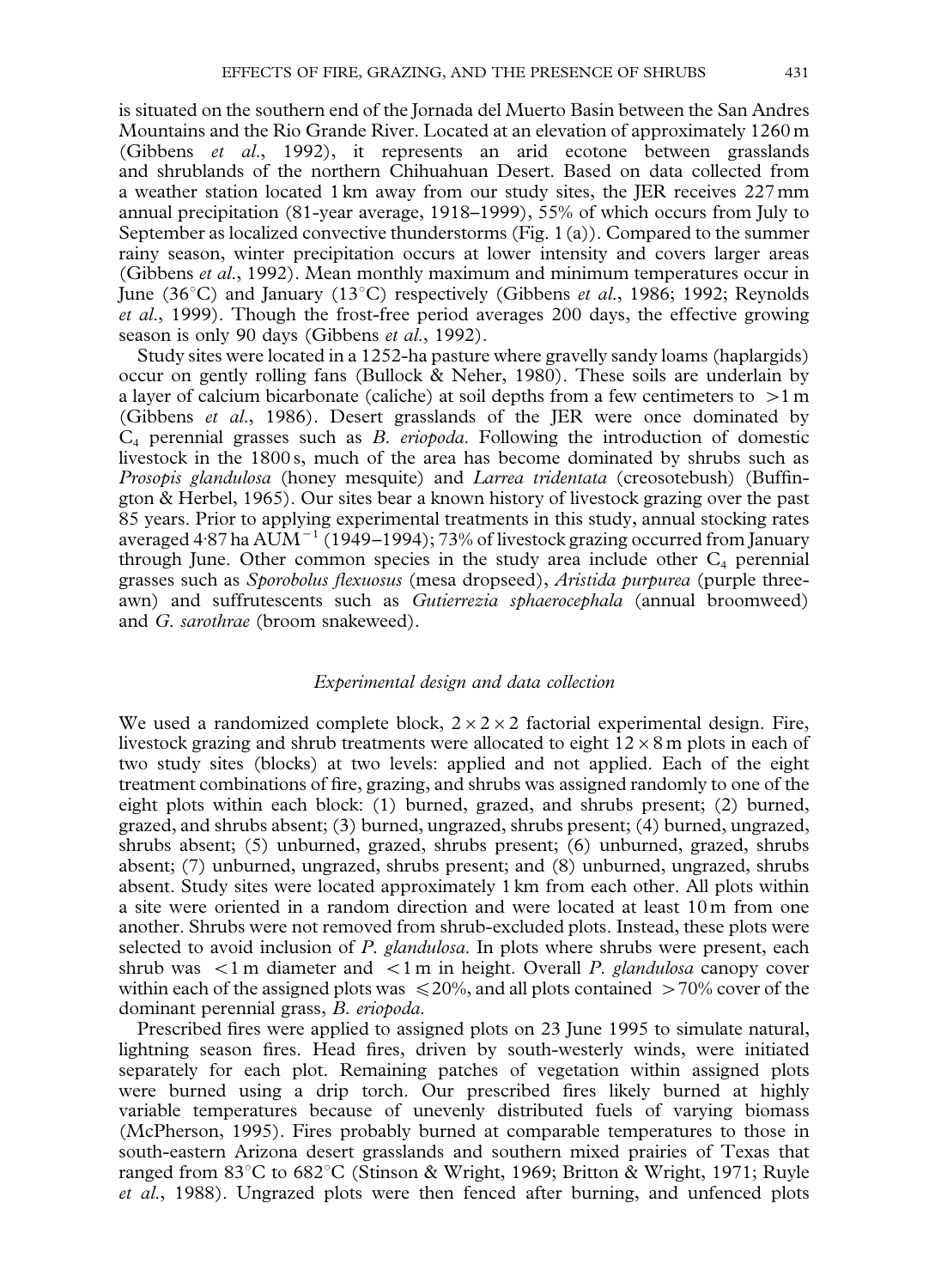<span id="page-3-0"></span>

**Figure 1.** Precipitation data for the Jornada Experimental Range: (a) mean  $(\pm S.E.)$  monthly precipitation (1918–1999); (b) monthly precipitation for 1995; and (c) mean ( $\pm$  S.E.) monthly precipitation (1996–1999).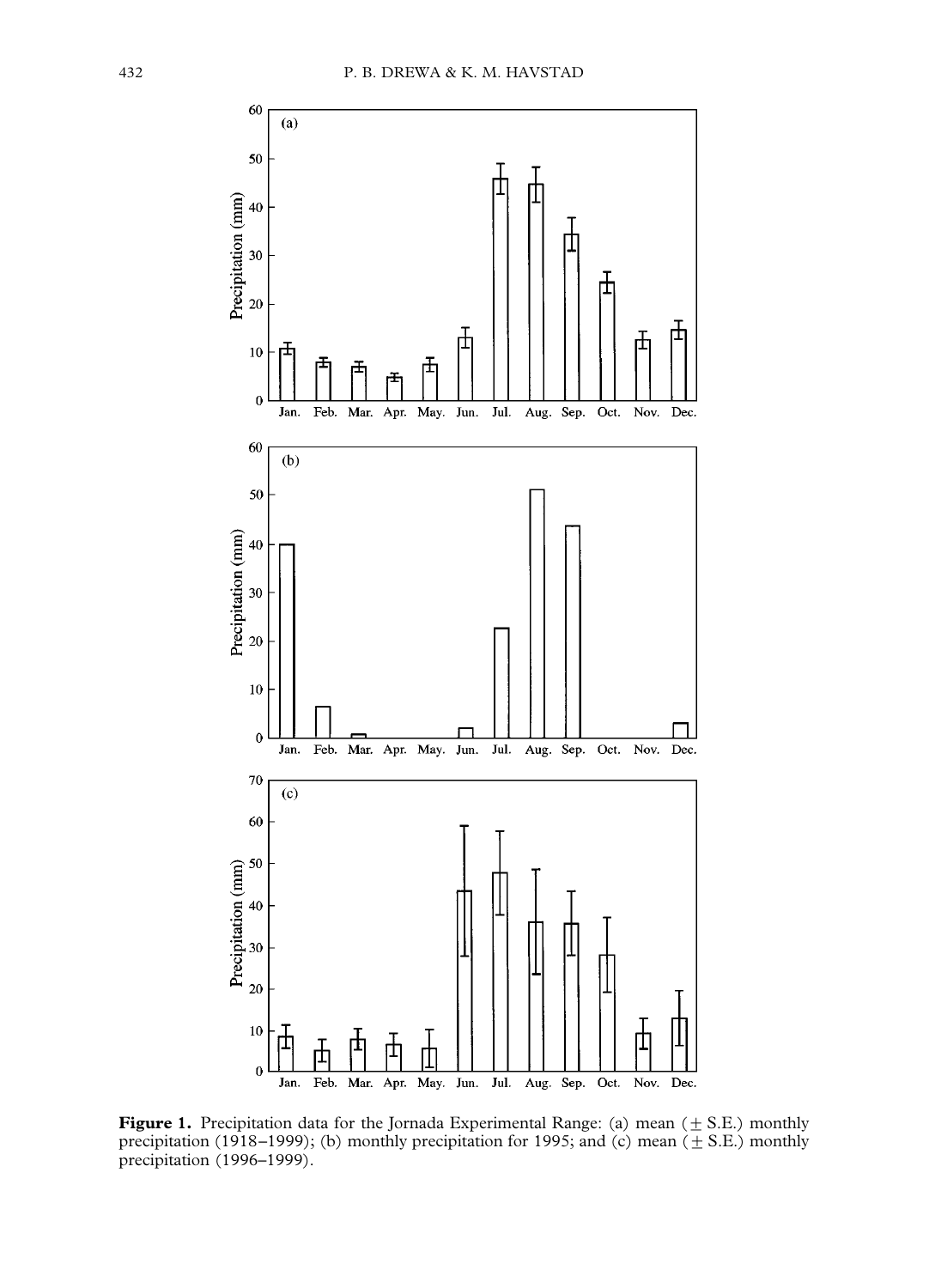| Time     |           |           |                       |
|----------|-----------|-----------|-----------------------|
| Month(s) | Year      | Treatment | Data collection       |
| May-Jun  | 1995      |           | Pre-treatment sample  |
| Jun      | 1995      | Fire      |                       |
| Dec-Jun  | 1995-1996 | Grazing   |                       |
| Aug-Sep  | 1996      | Grazing   |                       |
| Jan-Mar  | 1997      | Grazing   |                       |
| Aug      | 1997      | Grazing   |                       |
| Jan      | 1998      | Grazing   |                       |
| Aug      | 1998      | Grazing   |                       |
| Jan      | 1999      | Grazing   |                       |
| Oct      | 1999      |           | Post-treatment sample |

**Table 1.** *Timeline of vegetation measurements and fire and livestock grazing treatment applications*

were subsequently exposed to mostly dormant season grazing over the next 4 years. Specifically, grazing occurred during the months of December 1995–January 1996 after which cattle were removed from the study areas. Livestock grazing resumed during August–September 1996 and then occurred from January–March 1997. Grazing also occurred only during August 1997, January 1998, August 1998, and January 1999. On average, this pasture was exposed to a stocking rate of 12.73 ha  $AUM^{-1}$  (Table 1).

Cover and frequency data of 45 encountered herbaceous and suffrutescent species were collected in June 1995 and 4 years later in October 1999 (Table 1). We used a vertical line point intercept method [\(Pieper, 1973\)](#page-13-0) every 10 cm along five parallel, 8 m transects randomly positioned along the long axis of each plot (400 sampling points per plot). Nomenclature follows [Allred \(1997\)](#page-12-0).

## *Statistical analyses*

Effects of fire, grazing, and *P. glandulosa* shrubs on collective compositional changes of all species were analysed using pre- and post-treatment data. ANOVA was used to examine the effects of experimental treatments on percentage change in species diversity. Simpson's diversity index was selected among other diversity indices because it is most sensitive to changes in more abundant rather than rare species [\(Peet,](#page-13-0) [1974; Krebs, 1989\).](#page-13-0) Percentage change in species richness and evenness (overall abundance) were analysed separately in the same way.

Effects of experimental treatments on responses of different functional groups of species were analysed in a similar fashion. ANOVA was used to analyse changes in frequency and cover of the following species groups: perennial grasses, perennial forbs, annual grasses, and annual forbs. It was not possible to analyse responses of many individual species because of their low occurrence. Changes in frequency and cover of only five species, encountered in all 16 plots, were examined separately. Of these, *B. eriopoda* and *S. flexuosus* were the two most dominant perennial grasses in our study area. *Gutierrezia sarothrae*, a perennial suffrutescent, and *Dimorphocarpa wislizenii* (spectacle-pod), a perennial forb, were also common floral components of desert grasslands on the JER. *Aphanostephus ramosissimus* (faintcrown)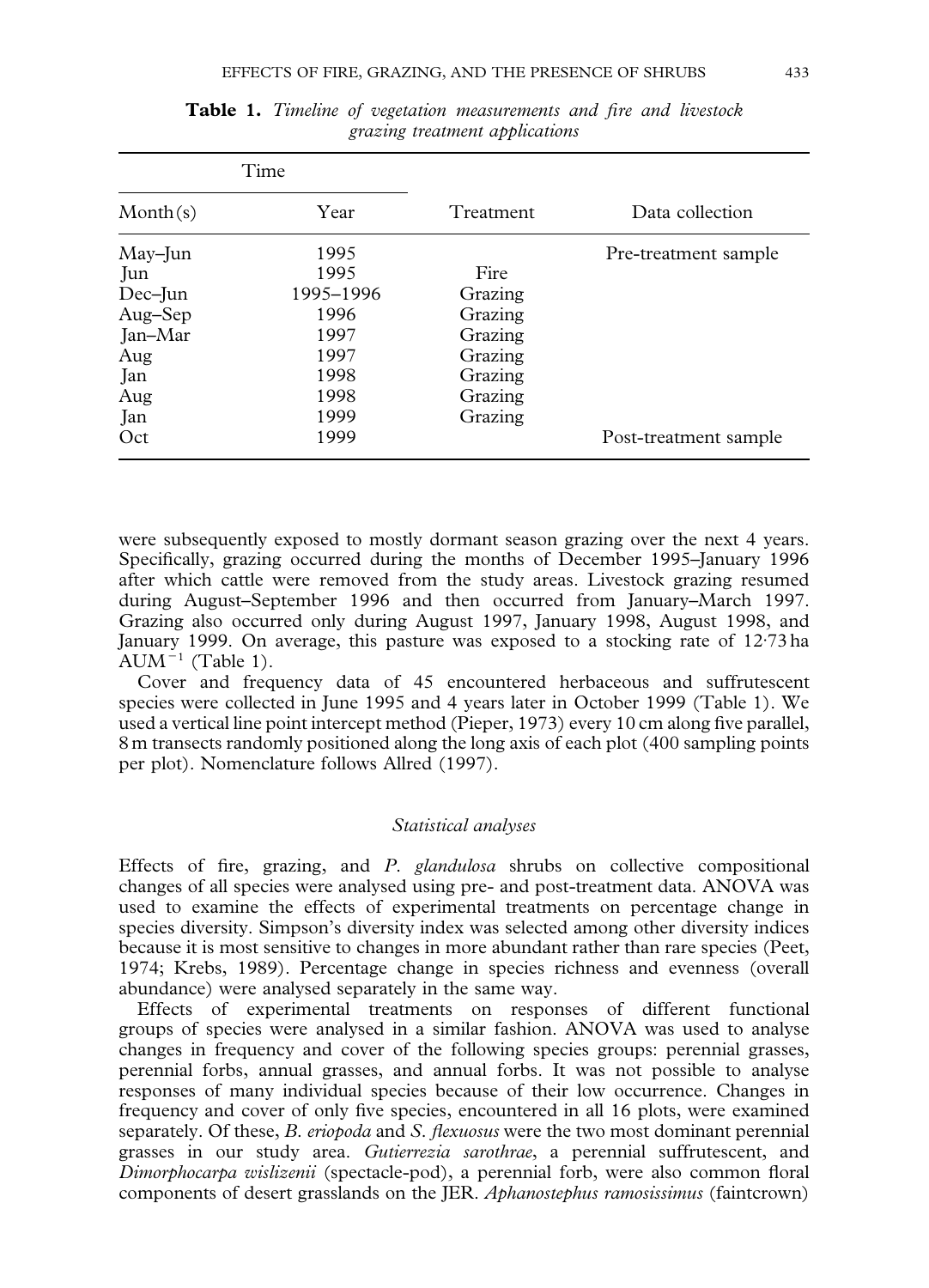was the most common annual forb. All statistical analyses were conducted using PROC GLM in SAS [\(SAS Institute, 1994\)](#page-14-0). Our data compiled with ANOVA assumptions; thus, transformations of data were not required.

## **Results**

## *Fire*

In fire treated plots, species diversity increased 303% compared to 78% in unburned areas ( $p = 0.017$ ; [Fig. 2\(a\)\)](#page-6-0). While species richness increased regardless of fire ( $p = 0.572$ ), species evenness increased 38% following fires but decreased 27% in unburned plots ( $p = 0.038$ ).

Perennials were affected by fire. Following prescribed fires, cover of perennial grasses decreased 13% but increased 5% in unburned areas ( $p = 0.017$ ; [Fig. 3\(a\)\)](#page-7-0). Also, frequency of perennial grasses decreased 30% more in burned than fire-excluded plots ( $p = 0.004$ ; [Fig. 3\(b\)](#page-7-0)). Compared to unburned areas, perennial forb cover increased 4% more [\(Fig. 3a\)](#page-7-0) and frequency increased almost 10% more [\(Fig. 3\(b\)](#page-7-0)) following fires ( $p < 0.001$  and  $p < 0.001$ ).

Cover and frequency of annuals increased regardless of fire. Burning had no effect on cover ( $p = 0.569$ ) or frequency ( $p = 0.235$ ) of annual grasses [\(Fig. 3\).](#page-7-0) Similarly, increases in cover and frequency of annual forbs were not attributed to fire ( $p = 0.256$  and  $p = 0.115$  respectively).

Individual species were affected differently by fire. Cover of *B. eriopoda*, the dominant perennial grass, decreased 14)5% in burned plots and increased 5% in unburned plots ( $p = 0.012$ [; Fig. 3\(a\)\)](#page-7-0). Frequency of *B. eriopoda* decreased 32% more  $(p = 0.007)$  in burned compared to unburned areas [\(Fig. 3\(b\)\)](#page-7-0). In contrast, fire did not affect cover ( $p = 0.434$ ) or frequency ( $p = 0.412$ ) of another perennial grass, *S. flexuosus*. Also, cover of the perennial forb, *D. wislizenii*, was not affected by fire ( $p = 0.139$ ). However, its frequency increased by 5% in burned plots compared to  $<$  3% in unburned plots ( $p = 0.028$ ). Fire had no effect on cover ( $p = 0.913$ ) and frequency  $(p = 0.389)$  of *G. sarothrae*, a perennial suffrutescent. Cover and frequency of *A. ramosissimus*, an annual forb, were not affected by fire ( $p = 0.716$  and  $p = 0.587$  respectively).

## *Grazing*

Increases in species diversity were not significantly greater in grazed than ungrazed plots ( $p = 0.250$ ; [Fig. 2\(b\)\)](#page-6-0). Species richness increased regardless of grazing ( $p = 0.482$ ). Similar to responses in burned and unburned plots, changes in evenness occurred in grazed and ungrazed areas but were not significantly different ( $p = 0.227$ ). Additionally, interactions involving grazing and fire were not detected for species diversity, richness, and evenness ( $p > 0.260$ ).

Perennials were generally affected by grazing. Cover of perennial grasses decreased 11% in grazed but increased 3% in ungrazed areas ( $p = 0.042$ ; [Fig. 4\(a\)\)](#page-8-0). Further, perennial grass frequency decreased 22% more in grazed than ungrazed plots  $(p = 0.016;$  [Fig. 4\(b\)](#page-8-0)). In [Fig. 4\(a\),](#page-8-0) cover of perennial forbs was not significantly greater in grazed than ungrazed plots ( $p = 0.068$ ). However, perennial forb frequency increased by 10% in grazed plots but <7% in ungrazed plots ( $p = 0.028$ ; [Fig. 4\(b\)\)](#page-8-0).

Increases in cover and frequency of annuals were only rarely attributed to grazing. Collectively, annual grass cover increased 11% in grazed plots and 3% in ungrazed plots [\(Fig. 4\(a\)\)](#page-8-0), but these values tended to differ ( $p = 0.062$ ). However, annual grasses were  $>14\%$  more frequent in grazed than ungrazed areas ( $p = 0.040$ ; [Fig. 4\(b\)\)](#page-8-0).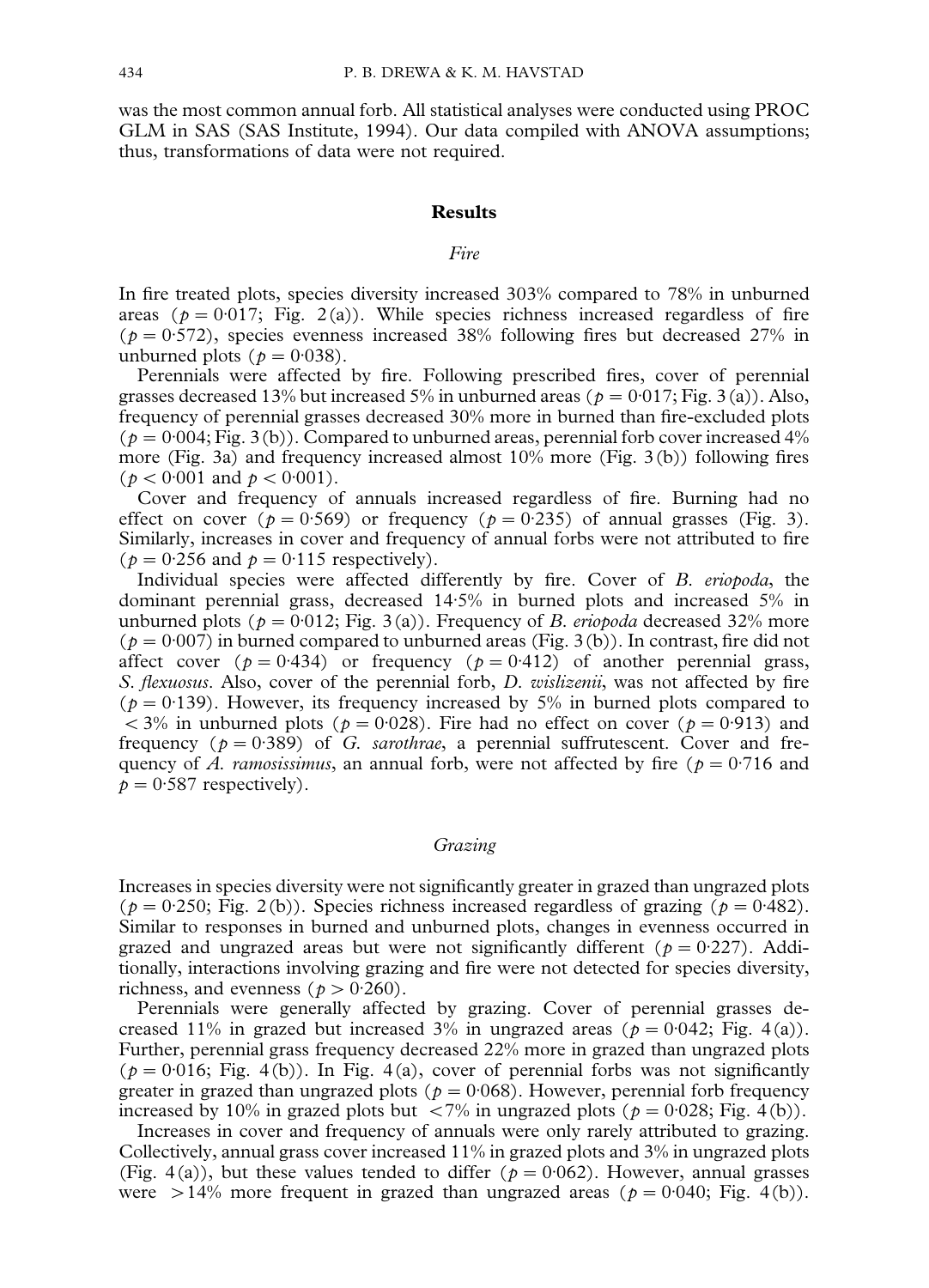<span id="page-6-0"></span>

**Figure 2.** Mean  $(\pm S.E.)$  percentage change in species diversity, richness, and evenness in experimental plots following (a) prescribed June burning (fire  $\Box$ ; no fire  $\boxtimes$ ) and (b) mostly dormant season grazing over 4 years (grazing  $\Box$ ; no grazing  $\boxtimes$ ).

Changes in cover of annual forbs were not increased after grazing ( $p = 0.626$ ), and its frequency was also unaffected ( $p = 0.538$ ).

Grazing affected individual species differently. Cover of *B. eriopoda* decreased 11.5% following grazing and increased approximately 2% in ungrazed areas but only approached significance ( $p = 0.055$ ) [\(Fig. 4\(a\)\)](#page-8-0). Its frequency decreased 21% more in grazed areas compared to ungrazed plots ( $p = 0.046$ ; [Fig. 4\(b\)\).](#page-8-0) In contrast,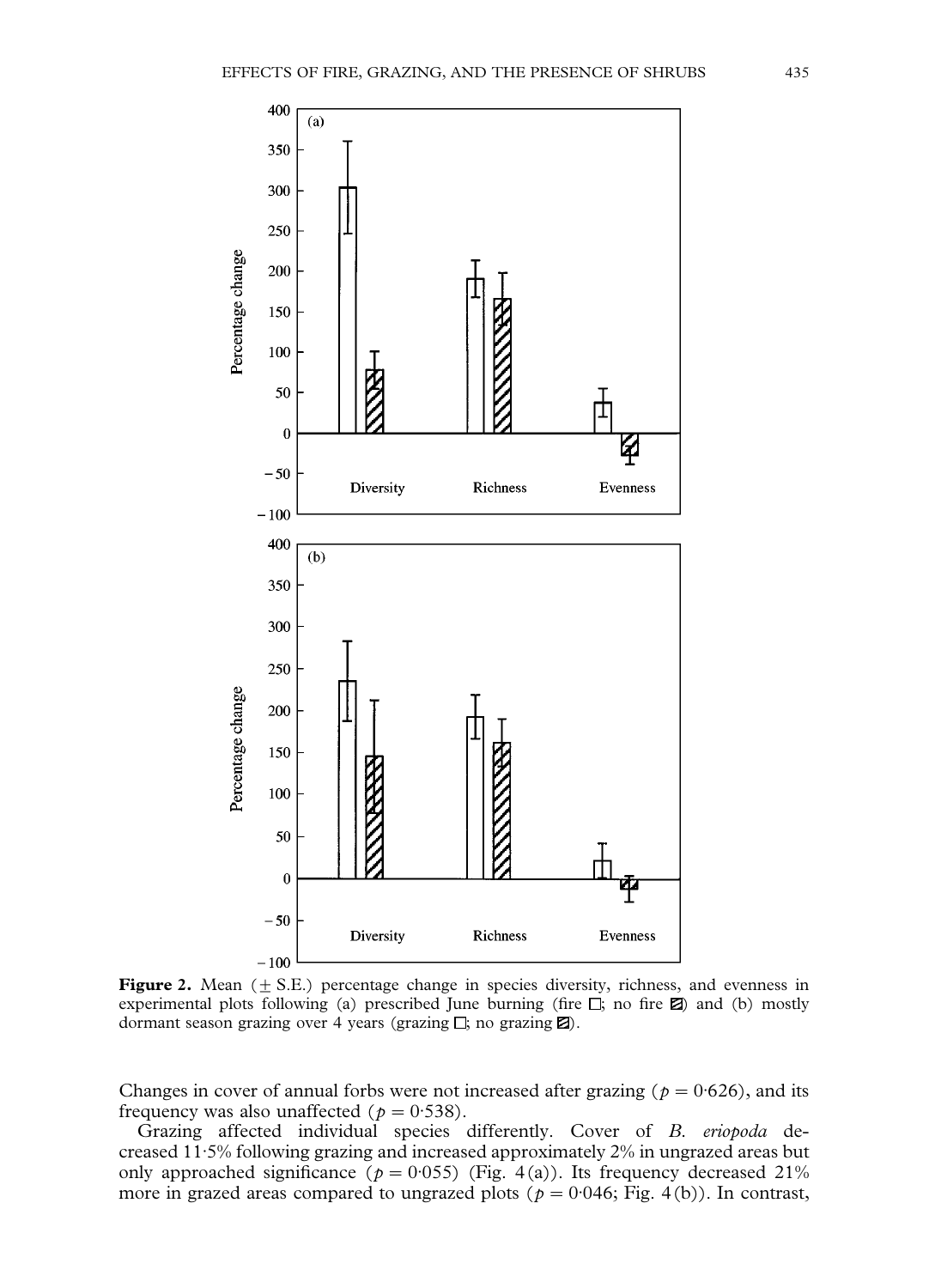<span id="page-7-0"></span>

**Figure 3.** Mean  $(+ S.E.)$  change in (a) cover and (b) frequency of perennials and annuals, 4 years following prescribed June burning. Fire  $(\Box)$ ; no fire  $(\Box)$ . Per grass; perennial grasses; Per forbs: perennial forbs; *Boer*: *Bouteloua eriopoda* (perennial grass); *Spfl*: *Sporobolus flexuosus*, (perennial grass); *Diwi*: *Dimorphocarpa wislizenii* (perennial forb); *Gusa*: *Gutierrezia sarothrae* (perennial suffrutescent); Ann grass: annual grasses; Ann forbs: annual forbs; *Apra*: *Aphanostephus ramosissimus* (annual forb).

grazing did not affect cover ( $p = 0.354$ ) or frequency ( $p = 0.549$ ) of *S. flexuosus* [\(Fig. 4\)](#page-8-0). Respectively, cover and frequency of *D. wislizenii* were 1:3% ( $p = 0.050$ ) and  $3\%$  ( $p = 0.012$ ) greater in grazed than ungrazed areas [\(Fig. 4\)](#page-8-0). Neither cover ( $p = 0.516$ ) nor frequency ( $p = 0.307$ ) of *G. sarothrae* was affected by grazing. Similarly, marginal decreases in the cover and frequency of *A. ramosissimus* were not attributed to grazing ( $p = 0.207$  and  $p = 0.174$  respectively). Interactions involving grazing and fire were not detected for these species individually, perennial grasses and forbs, or annual grasses and forbs ( $p > 0.130$ ).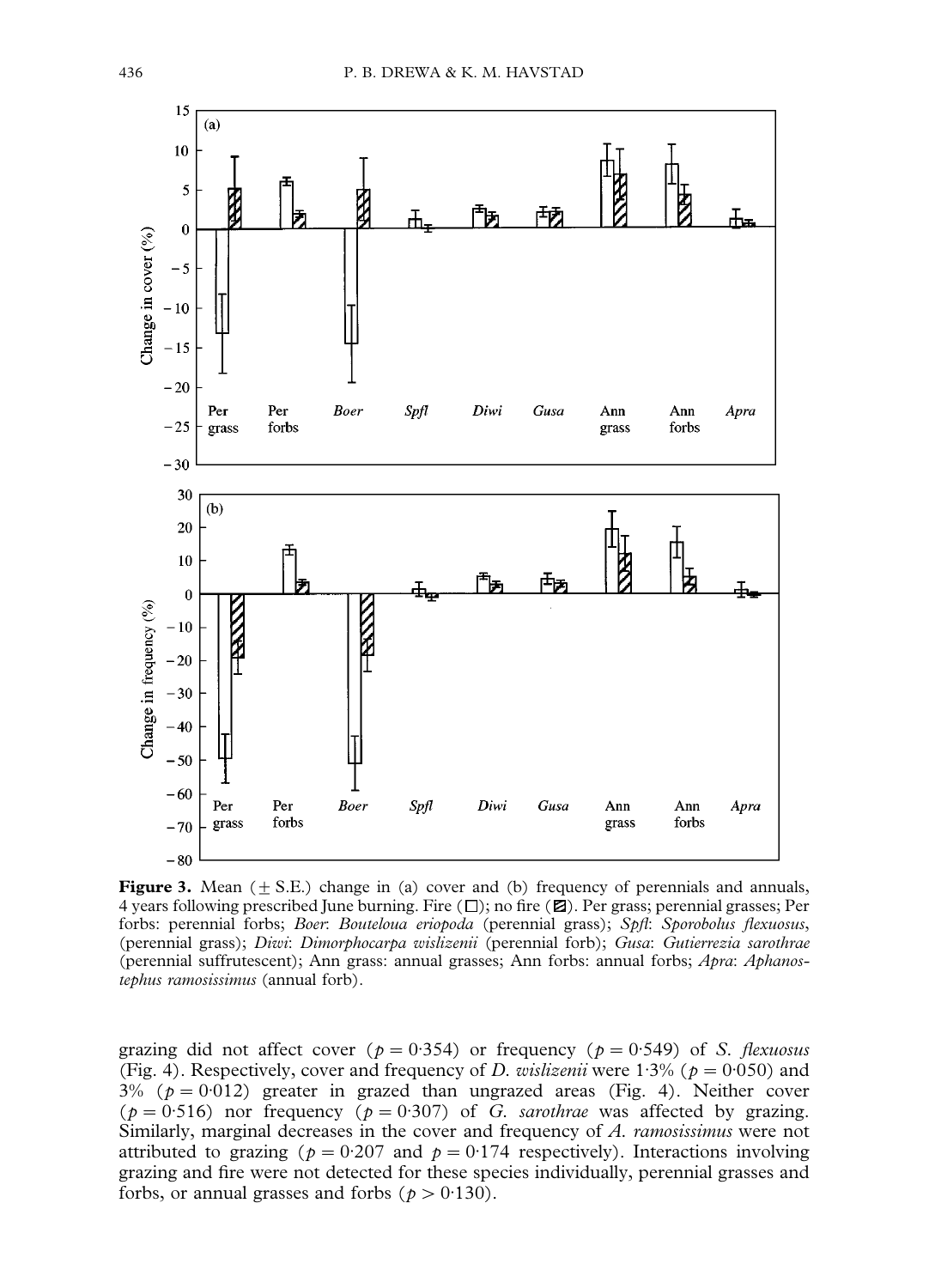<span id="page-8-0"></span>

**Figure 4.** Mean  $(\pm S.E.)$  change in (a) cover and (b) frequency of perennials and annuals, following 4 years of mostly dormant season grazing. Species abbreviations follow [Fig. 3.](#page-7-0) Grazing  $(\Box)$ ; no grazing  $(\Box)$ .

#### *Shrubs*

Changes in diversity were not related to the presence of *P. glandulosa* (data not shown). Species diversity increased 196% in shrub-absent plots but increased 185% in areas where *P. glandulosa* was present ( $p = 0.891$ ). Species richness increased only 18% less in *P. glandulosa* plots than in plots without shrubs ( $p = 0.678$ ). Evenness was also unaffected by the presence of *P. glandulosa* ( $p = 0.775$ ). Interactions involving shrubs, fire, and grazing did not affect overall diversity, richness, or evenness ( $p > 0.689$ ).

Responses of perennials and annuals were not different between areas where *P. glandulosa* was either present or absent. Respectively, changes in cover and frequency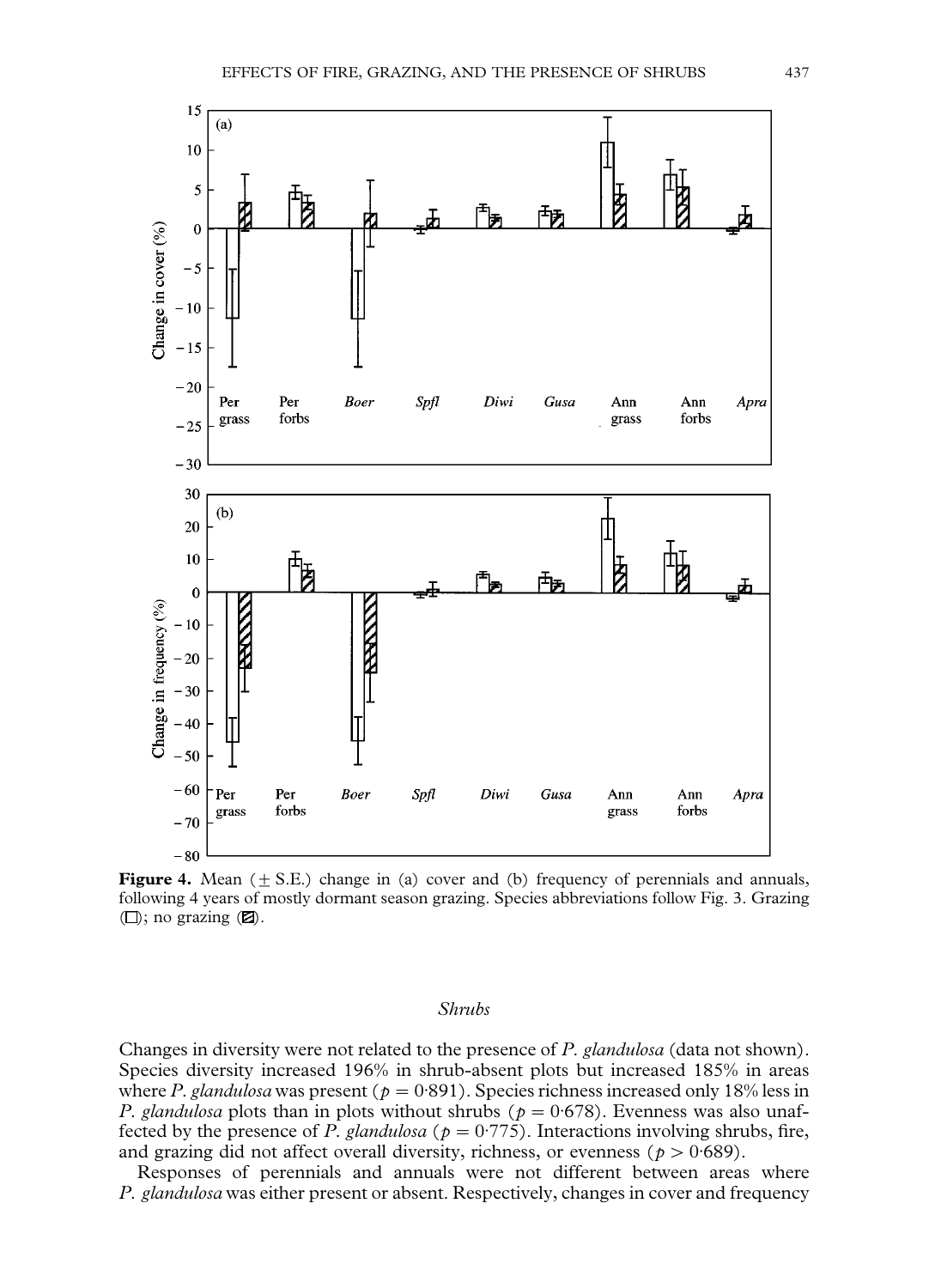of perennial grasses were not affected by the presence of *P. glandulosa* ( $p = 0.408$ ) and  $p = 0.543$ . Further, cover ( $p = 0.188$ ) and frequency ( $p = 0.188$ ) of perennial forbs increased  $>3.5\%$  in plots where *P. glandulosa* was either present or absent. Though annual grass cover increased 5% more and its frequency increased 11% more in *P. glandulosa*-absent plots than areas containing shrubs, these differences only approached significance ( $p = 0.099$  and  $p = 0.105$  respectively). Additionally, cover and frequency of annual forbs increased only numerically more in plots containing *P. glandulosa* (8% and 15% respectively) than untreated areas (4% and 5%) ( $p = 0.192$ ) and  $p = 0.134$  respectively). Finally, interactions involving fire, grazing, and  $\overline{P}$ . *glandulosa* had no effect on cover and frequency of either perennials ( $p > 0.297$ ) or annuals ( $p > 0.460$ ).

Cover and frequency of *B. eriopoda*, *S. flexuosus*, *G. sarothrae*, and *A. ramosissimus* were not affected by the presence of *P. glandulosa* ( $p > 0.090$ ). However, *D. wislizenii* increased 2% more in plots where *P. glandulosa* was present than shrub-absent areas ( $p = 0.041$ ). Interactions between fire, grazing, and the presence of shrubs did not affect these species individually ( $p > 0.320$ ).

#### *Precipitation*

Experimental fires were prescribed during near drought conditions. In contrast to the long-term average (1918–1999) [\(Fig. 1\(a\)\)](#page-3-0), our study areas did not receive any precipitation for April and May, just prior to prescribed fires in 1995 [\(Fig. 1\(b\)\)](#page-3-0). Further, only 16% of expected precipitation occurred in June. Following fires, study sites received only 50% of precipitation expected in July, although August and September were above average.

During years in which grazing treatments were applied (1996–1999), patterns of precipitation were generally similar to the long-term average [\(Fig. 1\(c\)\)](#page-3-0). During the months in which livestock grazing was conducted over those 4 years, precipitation was 85% and 96% of the long-term average for January–March and August–October respectively. In contrast, study areas received 233% more precipitation expected for June, while precipitation during July was slightly greater than the long-term average (*cf.* [Fig. 1\(a\)\)](#page-3-0).

#### **Discussion**

In this study, cover of perennial grasses, comprised almost exclusively of *B. eriopoda* decreased 13% following prescribed fire, but increased 5% in unburned plots. Delayed recovery may have been a result of fires being applied during near-drought conditions that persisted into the immediate post-fire environment. In contrast, annual precipitation for the 4 years after fire treatments was equivalent to the long-term average. These responses to fire were similar to those following 4 years of continuous, mostly dormant season grazing. Similarly, delayed recovery of perennials in burned and grazed areas was reported for desert grasslands of south-eastern Arizona when drought conditions occurred immediately following prescribed fires [\(Valone & Kelt, 1999\)](#page-14-0). In the same region, however, frequency of dominant perennial grasses was unaffected by June fires but only when rainfall immediately occurred during the summer and was equivalent to the long term average [\(Cable, 1967, 1972\)](#page-12-0). In southern New Mexico and south-western Texas desert grasslands, a combination of drought and grazing resulted in delayed recovery of perennial grasses [\(Nelson, 1934;](#page-13-0) [Canfield, 1939](#page-12-0); [Wright,](#page-14-0) [1980.](#page-14-0) In central New Mexico, cover and biomass of *B. eriopoda* were very sensitive to high inter-annual amounts of precipitation following fire and simulated grazing [\(Gosz & Gosz, 1996\)](#page-13-0). Near our study sites, mortality of *B. eriopoda* was attributed to prolonged drought conditions (1951–1956) (Herbel *et al*[., 1972\)](#page-13-0). All these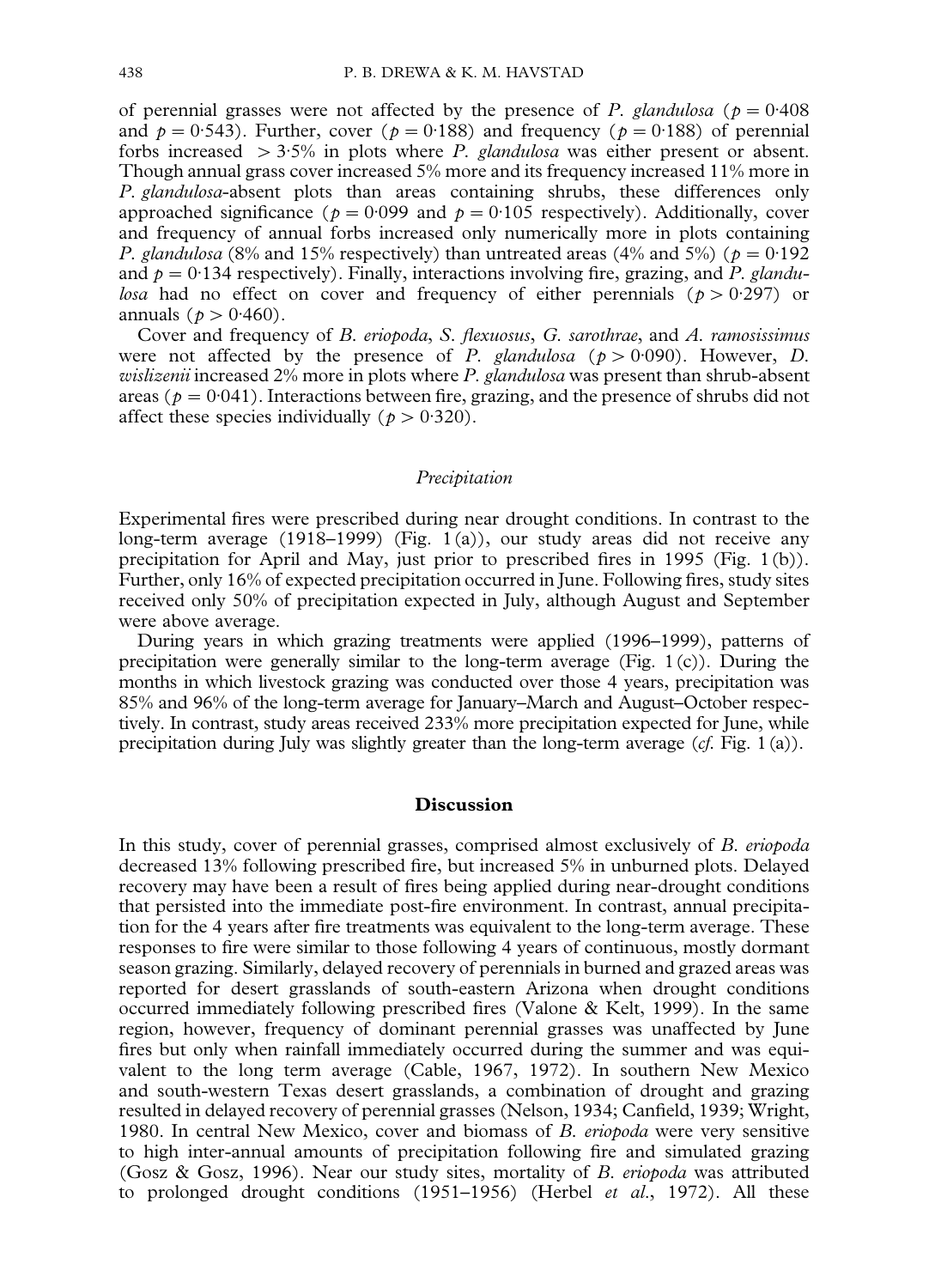studies suggest that *B. eriopoda* may be sensitive to drought conditions when they co-occur with other disturbances such as fire and grazing.

Decreased abundances of perennial grasses are often associated with increased perennial forbs and annuals after burning or grazing in south-western desert grasslands [\(Wright, 1980\)](#page-14-0). Decreased cover of *B. eriopoda* following fire coincided with a 4% greater cover of perennial forbs in burned than unburned areas in our study. A similar but nonsignificant cover pattern was observed after grazing. Annual grasses and forbs both increased in cover regardless of fire and grazing treatments. Decreased abundances of perennial grasses and increased abundances of annual plants occurred following fires and grazing in similar desert grasslands of south-eastern Arizona [\(Cable, 1972;](#page-12-0) [Valone](#page-14-0) [& Kelt, 1999\)](#page-14-0) and following summer grazing in Oklahoma tallgrass prairies [\(Collins,](#page-12-0) [1987\).](#page-12-0) In Colorado shortgrass steppe, increased abundances of annuals and then perennial forbs were associated with reductions of perennial grasses following grazing (Coffin *et al*[., 1998\)](#page-12-0).

Effects of fire and grazing on diversity can not be generalized for south-western grasslands; species responses are contingent on other important factors such as weather conditions and land-use history [\(Kelt & Valone, 1995\)](#page-13-0). We observed a 225% increase in overall diversity in burned *vs.* unburned areas. This increase was attributed to changes in species evenness, a result of decreases in dominant perennial grass frequency (mostly *B. eriopoda*) and increases in perennial forbs. Similar response patterns occurred between grazed and ungrazed areas but were not significant. In south-eastern Arizona desert grasslands, richness and evenness of annuals increased following burning but were similar between grazed and ungrazed areas [\(Kelt & Valone, 1995;](#page-13-0) [Valone & Kelt,](#page-14-0) [1999\)](#page-14-0). Conversely, annual plant diversity increased following release from cattle grazing in Sonoran desert grasslands [\(Waser & Price, 1981\).](#page-14-0) In other North American grasslands, fire and grazing sometimes increase diversity [\(Adams](#page-11-0) *et al*., 1982; [Anderson,](#page-12-0) [1982; Collins & Steinauer, 1998\)](#page-12-0). For example, in tallgrass prairies, diversity and cover of dominant  $C_4$  grasses are contingent on whether burns are conducted during or outside the lightning season [\(Collins, 1987;](#page-12-0) [Howe, 1994; 2000\)](#page-13-0). Summer grazed areas of mixed- and tallgrass-prairies exhibited greater species diversity than ungrazed areas [\(Collins & Barber, 1985; Collins 1987\)](#page-12-0). In general, effects of these disturbances on species diversity depend not only on such factors as moisture availability before and after disturbances [\(McPherson, 1995;](#page-13-0) Engle *et al*[., 2000\)](#page-12-0) but also on the degree to which prescribed fires and grazing simulate natural disturbance regimes [\(Denslow, 1980\).](#page-12-0)

Interactions between fire and grazing can affect plant community composition. Relative to spring fires and summer grazing alone, a combination of these disturbances maximized species diversity in tallgrass prairies; grazers were effective in reducing postfire growth of dominant perennial grasses and increasing the abundances of mostly C3 species [\(Collins & Barber, 1985; Collins, 1987, 1992\)](#page-12-0). In Mediterranean grasslands, burned areas exhibited less diversity in ungrazed areas in which greater fire intensities may have imposed additional stress on plant species as opposed to grazed areas where fuel loads were less [\(Noy-Meir, 1995\)](#page-13-0). Post-fire seedling herbivory in California chaparral may have determined the relative abundances of species [\(Mills, 1986\)](#page-13-0). In our study areas, drought conditions may have negated any potential interaction involving fire and grazing. Because of the extremely slow recovery of *B. eriopoda* following fire and drought conditions, grazing activity may have been considerably less in burned plots since cattle primarily target perennial grasses as a feed source.

*Gutierrezia sarothrae* is negatively affected by both moisture stress and fire. In Arizona desert grasslands, prescribed June fires achieved 100% mortality of *G. sarothrae.* However, appreciable mortality was achieved also in unburned areas because of drought [\(Valone & Kelt, 1999\).](#page-14-0) Germination of this subshrub is inversely related to moisture stress [\(Kruse, 1970\)](#page-13-0) which affects both root growth and photosynthesis [\(Wan](#page-14-0) *et al.,* [1993](#page-14-0)*a*, *b*[\).](#page-14-0) However, complete kill of *G. sarothrae* occurred following June fires despite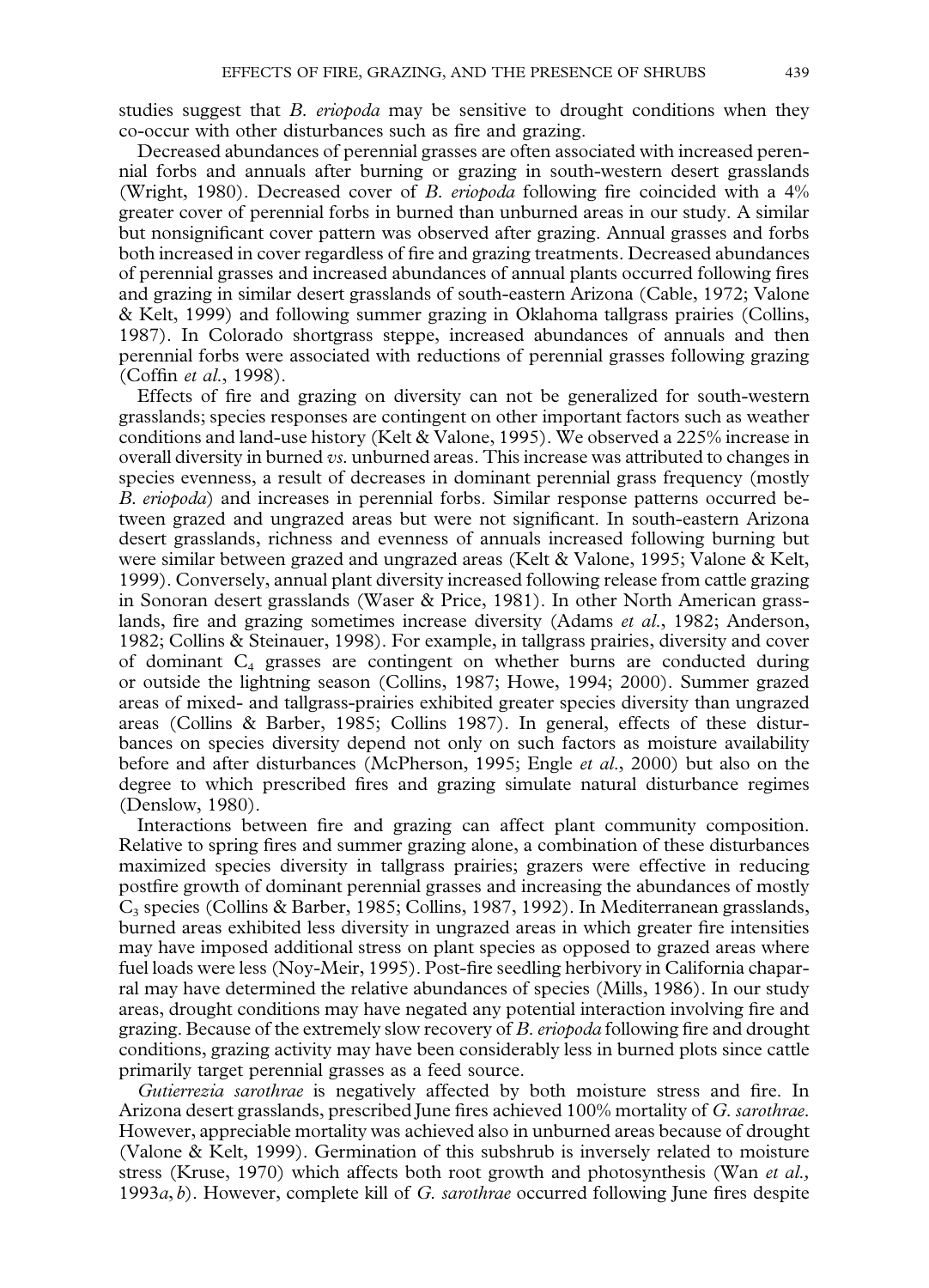<span id="page-11-0"></span>unusually high moisture conditions on similar grassland sites in Arizona [\(Humphrey](#page-13-0) [& Everson, 1951\)](#page-13-0). June–July summer burns, rather than early spring fires, were more effective for killing *G. sarothrae* in central New Mexico because most of its carbohydrates, needed for resprouting, are located in above ground stems during this time [\(McDaniel](#page-13-0) *et al*., 1997). Our results indicated little difference in cover or frequency of *G. sarothrae* between burned and unburned areas. Despite reductions in cover and frequency of perennial grasses and thus increased area for colonization, drought conditions may have been responsible for very slow recruitment of *G. sarothrae* [\(Valone &](#page-14-0) [Kelt, 1999\).](#page-14-0)

Presence of shrubs may affect cover and frequency of perennials and annuals. Biomass of primarily perennial grasses was less in areas where shrubs were present compared to areas where they had been complete-killed with herbicide [\(Gibbens](#page-13-0) *et al*., [1986\)](#page-13-0). Shrubs such as *P. glandulosa* may outcompete forbs and grasses for moisture during excessively dry conditions because they possess expansive underground root systems that can proliferate rapidly and spread over longer distances than herbs [\(Heit](#page-13-0)[schmidt](#page-13-0) *et al*., 1988; Gile *et al*[., 1997\)](#page-13-0). Additionally, once established, fire is rarely effective in root-killing and reducing local distributions of *P. glandulosa* [\(Ansley](#page-12-0) [& Jacoby, 1998\).](#page-12-0) Reductions in frequency and cover of perennial grasses were not attributed to shrubs in our study. Drought conditions may not have been of sufficient duration to observe any negative effects of shrubs on non-woody species.

Our burns were prescribed during environmental conditions that may not have been conducive to regrowth following fires. Though highly speculative, if excessively dry conditions had not occurred immediately before and especially after burning, responses of dominant perennials may have been different. From an evolutionary perspective, species adapted to predictable fire regimes should possess traits that confer resistance to fire as well as the post-fire environment [\(Platt, 1994\)](#page-14-0). Further, precipitation immediately following lightning-season fires may be a necessary component of such a post-fire environment in south-western desert grasslands. When precipitation is below the long term average, prescribed burned areas may provide adverse conditions for survival and regrowth of perennial grasses. From a management perspective, [Gosz and Gosz \(1996\)](#page-13-0) suggested that June fires might be prescribed before El Niño events in desert grasslands, ensuring ample moisture during fall and winter seasons just after burning. In desert grasslands of south-central New Mexico, precipitation influenced by El Niño may not be soon enough if precipitation is well below the average during the summer following fires. Prior to European settlement, fires may have reduced abundance of perennial grasses, creating 'gaps' in the resource space. These openings may have enabled perennial forbs, annuals, and even perennial grasses to colonize and complete life histories [\(Coffin](#page-12-0) [& Lauenroth, 1990\)](#page-12-0). Duration of these gaps, a function of the rate and degree of perennial grass recovery, remains in question. The contribution of our study is that gap duration may have been a function of precipitation patterns immediately following fires during the summer. Thus, the influence of fire on south-central New Mexico grasslands warrants further investigation with an emphasis on examining relationships between prescribed lightning season fires and post-fire precipitation patterns.

We are indebted to Adrienne Pilmanis and Bill Schlesinger for permitting use of their experimental plots. Also, we thank Bob Gibbens for his help in identifying numerous plant species as well as discussion of ideas. In addition, Jim Lenz and David Thatcher were invaluable during the data collection phase of this study. Rick Estell and Debra Peters provided helpful comments on an earlier draft of this manuscript.

#### **References**

Adams, D.E., Anderson, R.C. & Collins, S.L. (1982). Differential response of woody and herbaceous species to summer and winter burning in an Oklahoma grassland. *Southwestern Naturalist*, **27**: 55–61.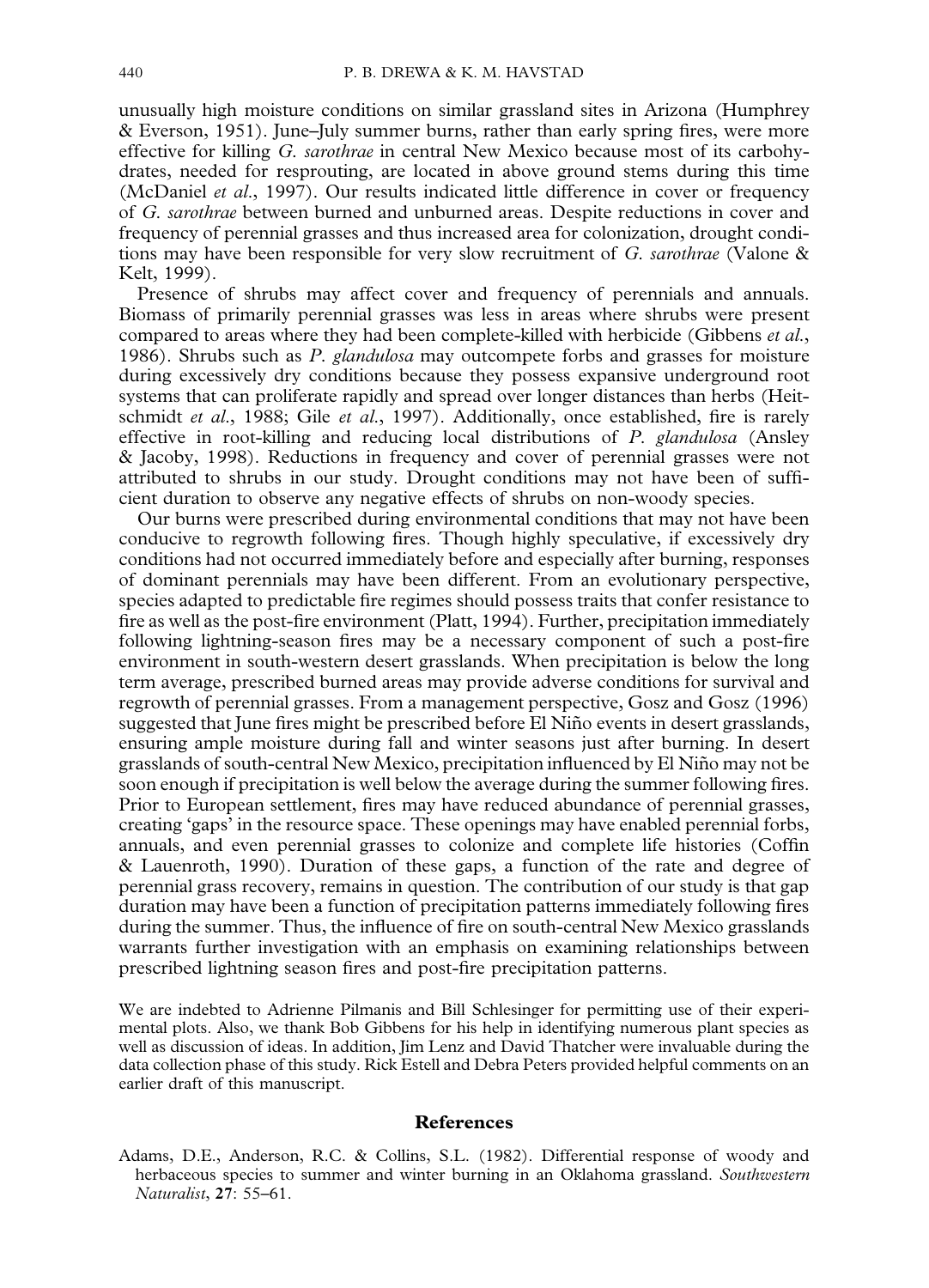- <span id="page-12-0"></span>Allred, K.W. (1997). *A field guide to the flora of the Jornada Plain*. Las Cruces, NM: Department of Animal and Range Sciences, New Mexico State University. 143 pp.
- Anderson, R.C. (1982). An evolutionary model summarizing the roles of fire, climate, and grazing animals in the origin and maintenance of grasslands: an end paper. In: Estes, J.R., Tyrl, R.J. & Brunken, J.N. (Eds), *Grasses and grasslands: systematics and ecology*, pp. 297–308. Norman, OK: University of Oklahoma Press. 312 pp.
- Ansley, R.J. & Jacoby, P.W. (1998). Manipulation of fire intensity to achieve mesquite management goals in north Texas. In: Pruden, T.L. & Brennan, L.A. (Eds), *Fire in ecosystem management: shifting the paradigm from suppression to prescription. Tall Timbers fire ecology conference proceedings*, *No. 20*, pp. 195–204. Tallahassee, FL: Tall Timbers Research Station. 459 pp.
- Archer, S. (1991). Development and stability of grass/woody mosaics in a subtropical savanna parkland, Texas, USA. In: Werner, P.A. (Ed.), *Savanna ecology and management*: *Australian perspectives and intercontinental comparisons*, pp. 109–118. Oxford, UK: Blackwell Scientific Publications. 221 pp.
- Bahre, C.J. (1991). *A legacy of change*: *historic impact on vegetation in the Arizona borderlands*. Tucson, AZ: University of Arizona Press. 231 pp.
- Britton, C.M. & Wright, H.A. (1971). Correlation of weather and fuel variables to mesquite damage by fire. *Journal of Range Management*, **24**: 136–141.
- Buffington, L.C. & Herbel, C.H. (1965). Vegetational changes on a semidesert grassland range from 1858 to 1963. *Ecological Monographs*, **35**: 139–164.
- Bullock, H.E., Jr. & Neher, R.E. (1980). *Soil survey of Doña Aña County area New Mexico*. Las Cruces, NM: USDA, Soil Conservation Service. 177 pp.
- Cable, D.R. (1967). Fire effects on semidesert grasses and shrubs. *Journal of Range Management*, **20**: 170–176.
- Cable, D.R. (1972). Fire effects on southwestern semidesert grass-shrub communities. *Proceedings of the Tall Timbers fire ecology conference*, **12**: 109–127.
- Cable, D.R. (1976). Twenty years of changes in grass production following mesquite control and reseeding. *Journal of Range Management*, **29**: 286–289.
- Canfield, R.H. (1939). *The effect of intensity and frequency of clipping on density and yield of black grama and tobosa grass.* USDA Technical Bulletin, 681: Washington, D.C: U.S. Department of Agriculture. 32 pp.
- Coffin, D.P. & Lauenroth, W.K. (1990). A gap dynamics simulation model of succession in a semiarid grassland. *Ecological Modelling*, **49**: 229–266.
- Coffin, D.P., Laycock, W.A. & Lauenroth, W.K. (1998). Disturbance intensity land aboveand belowground herbivory effects on long-term (14y) recovery of a semiarid grassland. *Plant Ecology*, **139**: 221–233.
- Collins, S.L. (1987). Interaction of disturbances in tallgrass prairie: a field experiment. *Ecology*, **68**: 1243–1250.
- Collins, S.L. (1992). Fire frequency and community heterogeneity in tallgrass prairie vegetation. *Ecology*, **73**: 2001–2006.
- Collins, S.L. & Barber, S.C. (1985). Effects of disturbance on diversity in mixed-grass prairie. *Vegetatio*, **64**: 87–94.
- Collins, S.L. & Steinauer, E.M. (1998). Disturbance, diversity, and species interactions in tallgrass prairie. In: Knapp, A.K., Briggs, J.M., Hartnett, D.C. & Collins, S.L. (Eds), *Grassland dynamics*, pp. 140–156. New York, NY: Oxford University Press. 364 pp.
- Cox, J.R., De Alba-Avila, A., Rice, R.W. & Cox, J.N. (1993). Biological and physical factors influencing *Acacia constricta* and *Prosopis velutina* establishment in the Sonoran Desert. *Journal of Range Management*, **46**: 43–48.
- Dahl, B.E., Sosebee, R.E., Goen, J.P. & Brumley, C.S. (1978). Will mesquite control with 2,4,5-T enhance grass production? *Journal of Range Management*, **31**: 129–131.
- Denslow, J.S. (1980). Patterns of plant species diversity during succession under different disturbance regimes. *Oecologia*, **46**: 18–21.
- Dick-Peddie, W.A. (1993). *New Mexico vegetation*: *past*, *present*, *and future*. Albuquerque, NM: University of New Mexico Press. 244 pp.
- Engle, D.M., Palmer, M.W., Crockett, J.S., Mitchell, R.L. & Stevens, R. (2000). Influence of late season fire on early successional vegetation of an Oklahoma prairie. *Journal of Vegetation Science*, **11**: 135–144.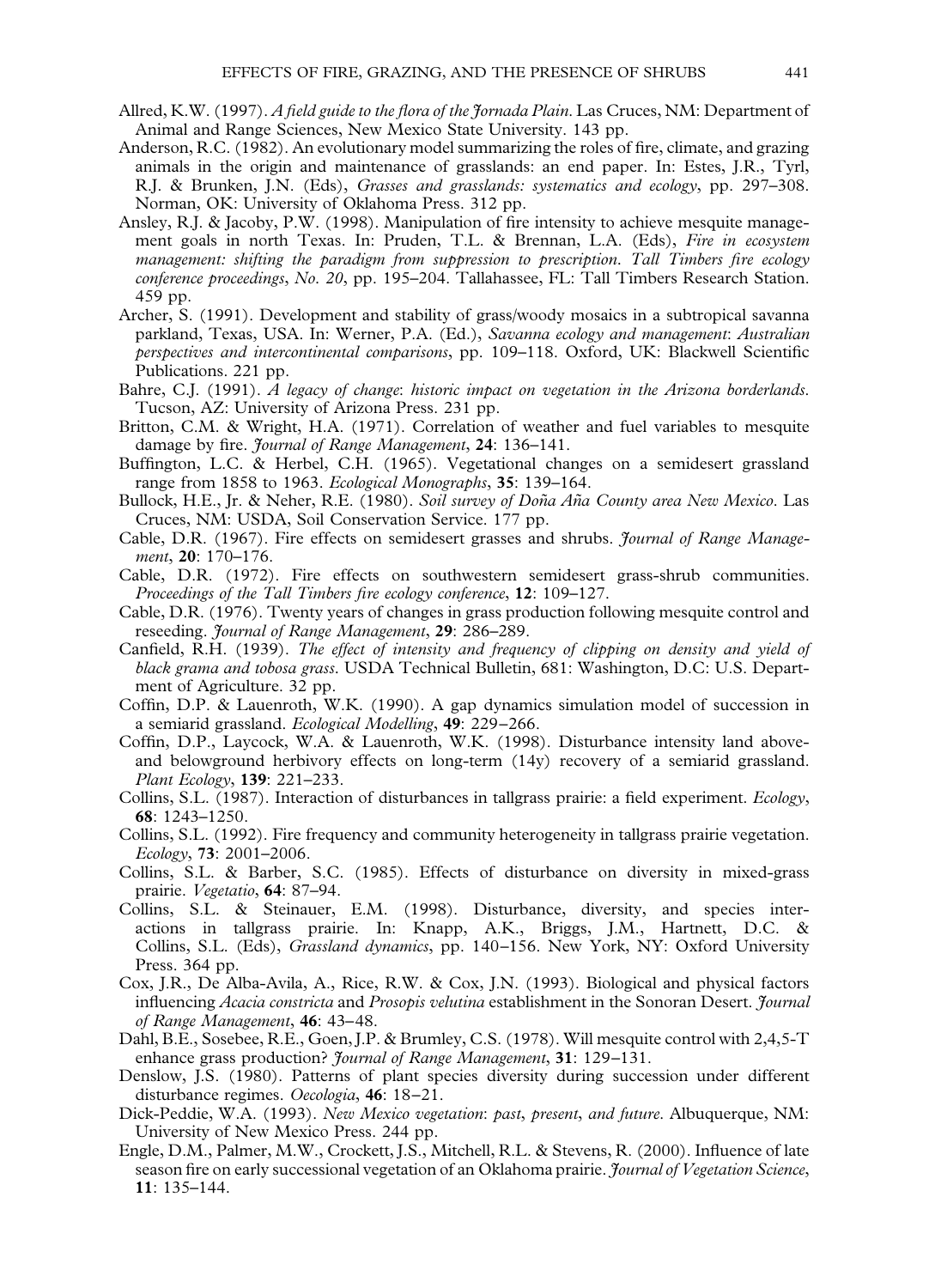- <span id="page-13-0"></span>Gibbens, R.P., Herbel, C.H., Morton, H.L., Lindemann, W.C., Ryder-White, J.A., Richman, D.B., Huddleston, E.W., Conley, W.H., Davis, C.A., Reitzel, J.A., Anderson, D.M. & Guiao, A. (1986). Some impacts of 2,4,5-T on a mesquite duneland ecosystem in southern New Mexico: a synthesis. *Journal of Range Management*, **39**: 320–326.
- Gibbens, R.P., Beck, R.F., McNeely, R.P. & Herbel, C.H. (1992). Recent rates of mesquite establishment in the northern Chihuahuan Desert. *Journal of Range Management*, **45**: 585–588.
- Gile, L.H., Gibbens, R.P. & Lenz, J.M. (1997). The near-ubiquitous pedogenic world of mesquite roots in an arid basin floor. *Journal of Arid Environments*, **35**: 39–58.
- Gosz, R.J. & Gosz, J.R. (1996). Species interactions on the biome transition zone in New Mexico: response of blue grama (*Bouteloua gracilis*) and black grama (*Bouteloua eriopoda*) to fire and herbivory. *Journal of Arid Environments*, **34**: 101–114.
- Gosz, J.R., Moore, D.I., Shore, G.A. & Grover, H.D. (1995). Lightning estimates of precipitation location and quantity on the Sevilleta LTER, New Mexico. *Ecological Applications*, **5**: 1141–1150.
- Heitschmidt, R.K., Ansley, R.J., Dowhower, S.L., Jacoby, P.W. & Price, D.L. (1988). Some observations from the excavation of honey mesquite root systems. *Journal of Range Management*, **41**: 227–231.
- Hennessy, J.T., Gibbens, R.P., Tromble, J.M. & Cardenas, M. (1983). Vegetation changes from 1935 to 1980 in mesquite dunelands and former grasslands of southern New Mexico. *Journal of Range Management*, **36**: 370–374.
- Herbel, C.H., Ares, F.N. & Wright, R.A. (1972). Drought effects on a semidesert grassland range. *Ecology*, **53**: 1084-1093.
- Herbel, C.H., Gould, W.L., Leifeste, W.F. & Gibbens, R.F. (1983). Herbicide treatment and vegetation response to treatment of mesquite in southern New Mexico. *Journal of Range Management*, **36**: 149–151.
- Howe, H.F. (1994). Response of early- and late-flowering plants to fire season in experimental prairies. *Ecological Applications*, **4**: 121–133.
- Howe, H.F. (2000). Grass response to seasonal burns in experimental plantings. *Journal of Range Management*, **53**: 437–441.
- Humphrey, H.H. (1949). Fire as a means of controlling velvet mesquite, burroweed, and cholla on southern Arizona ranges. *Journal of Range Management*, **2**: 175–182.
- Humphrey, H.H. (1958). The desert grassland. *Botanical Review*, **24**: 193–253.
- Humphrey, H.H. & Everson, A.C. (1951). Effect of fire on a mixed grass-shrub range in southern Arizona. *Journal of Range Management*, **3**: 264–266.
- Kelt, D.A. & Valone, T.J. (1995). Effects of grazing on the abundance and diversity of annual plants in Chihuahuan desert scrub habitat. *Oecologia*, **103**: 191–195.
- Krebs, C. J. (1989). *Ecological methodology*. New York, NY: Harper and Row. 654 pp.
- Kruse, W.H. (1970). Temperature and moisture stress affect germination of *Gutierrezia sarothrae. Journal of Range Management*, **23**: 143–144.
- McDaniel, K.C., Brock, J.H. & Haas, R.H. (1982). Changes in vegetation and grazing capacity following honey mesquite control. *Journal of Range Management*, **35**: 551–557.
- McDaniel, K.C., Hart, C.R. & Carroll, D.B. (1997). Broom snakeweed control with fire on New Mexico blue grama rangeland. *Journal of Range Management*, **50**: 652–659.
- McPherson, G.R. (1995). The role of fire in the desert grasslands. In: McClaran, M.P. & van Devender, T.R. (Eds), *The desert grassland*, pp. 130–151. Tucson, AZ: The University of Arizona Press. 346 pp.
- Mills, J.N. (1986). Herbivores and early postfire succession in southern California chaparral. *Ecology*, **67**: 1637–1649.
- Nelson, E.W. (1934). *The influence of precipitation and grazing upon black grama grass range.* USDA Technical Bulletin, 409: Washington, D.C: U.S. Department of Agriculture. 32 pp.
- Noy-Meir, I. (1995). Interactive effects of fire and grazing on structure and diversity of Mediterranean grasslands. *Journal of Vegetation Science*, **6**: 701–710.
- Paulsen, H.A., Jr. & Ares, F.N. (1962). *Grazing values and management of black grama and tobosa grasslands and associated shrub ranges of the Southwest.* Technical Bulletin. No. 1270. Washington, D.C. U.S. Department of Agriculture Forest Service. 56pp.
- Peet, R.K. (1974). The measurement of species diversity. *Annual Review of Ecology and Systematics*, **5**: 285–307.
- Pieper, R.D. (1973). *Measurement techniques for herbaceous and shrubby vegetation*. Las Cruces, NM: Department of Animal, Range, and Wildlife Sciences, New Mexico State University. 148 pp.